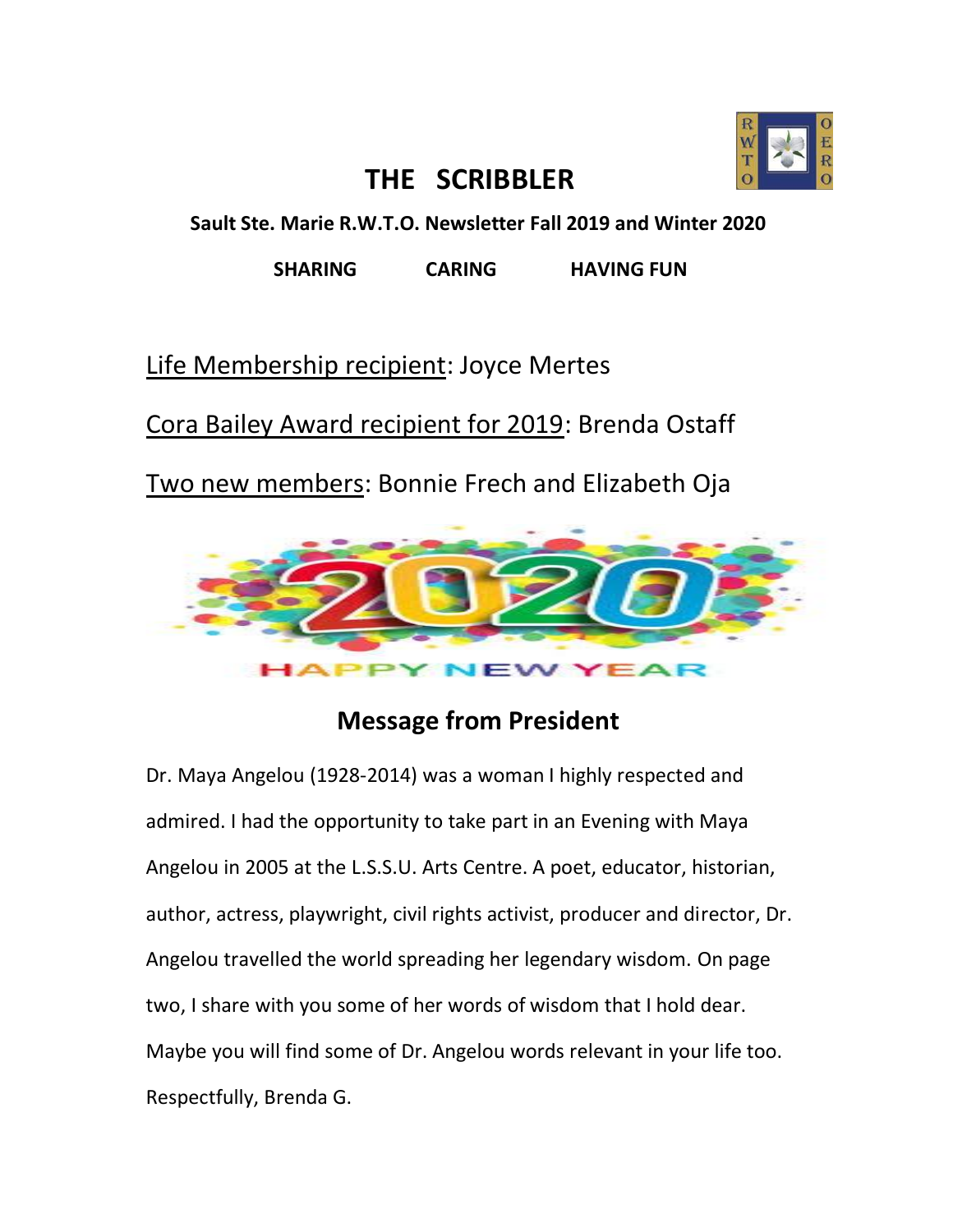We learned that<br>no matter what happens, or how bad it seems today, life does go on, and it will be better tomorrow.

**HAYA ANCHION** 



I would like<br>to be known<br>a courageous woman,<br>a loving woman,<br>a woman who teaches<br>by being. MATA ANGELOU



IF YOU FIND IT **IN YOUR HEART TO CARE FOR SOMEBODY ELSE** YOU WILL HAVE SUCCEEDED Maya Angelow

ff Listen to yourself and in that quietude you might hear the voice of God."

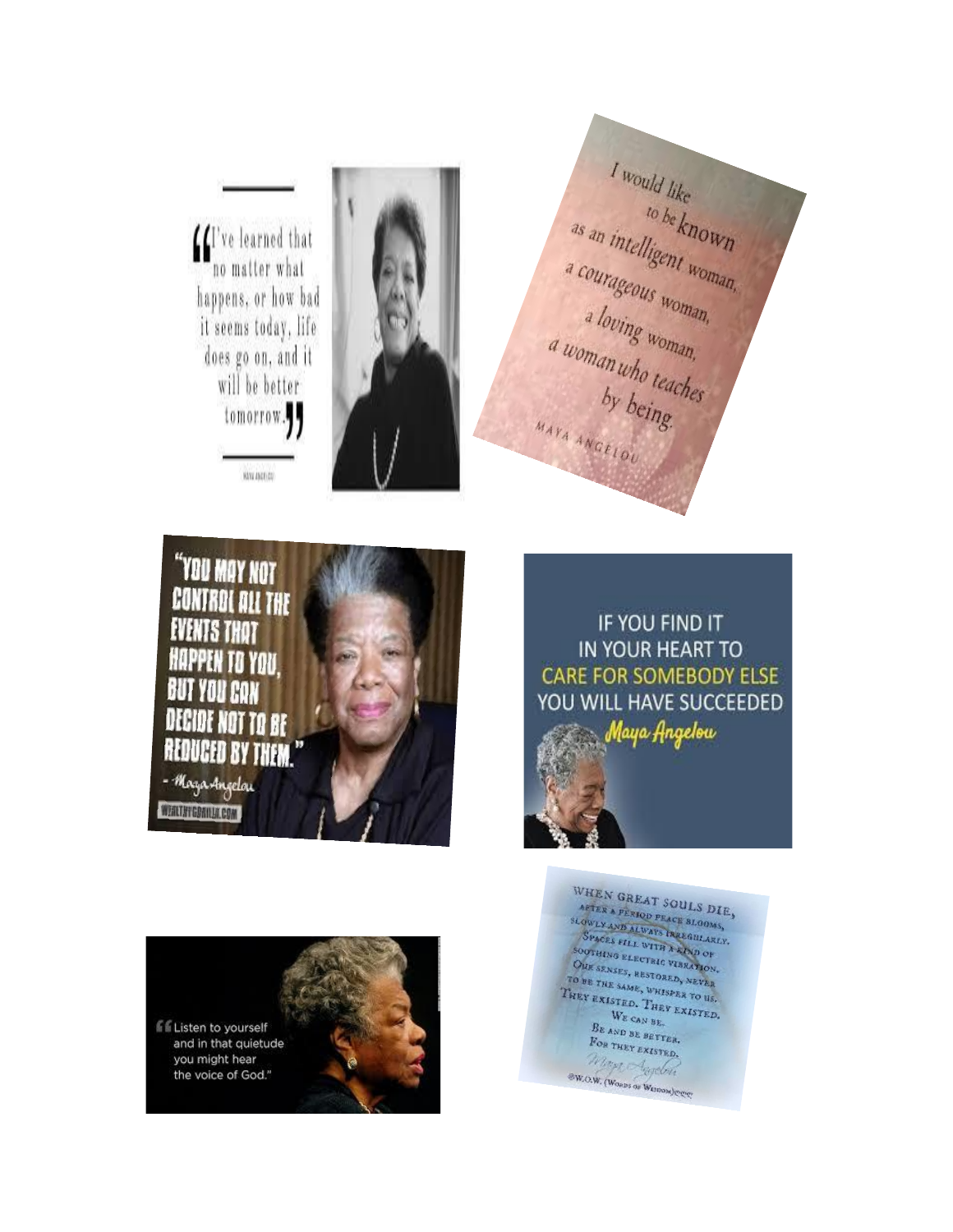On Wed., September 25, 2019, our general meeting, entitled **Let's Remember September is Alzheimer Month** focussed on Brain Health. We began the meeting with time to casually talk in small groups about what we did over the summer.

There was a short business meeting to present the executive and callers for this year. Sandy F. gave her Treasurer's Report. Rita's name was drawn for the free membership. Bev B. explained the open window for insurance.

Brenda Ostaff was very surprised when she was presented with The Cora Bailey Award. Brenda was chosen for outstanding dedication to our branch and whole-hearted participation in activities. Congratulations, Brenda!



 Brenda O. (left) was presented the 2019 Cora Bailey Award by President Brenda G.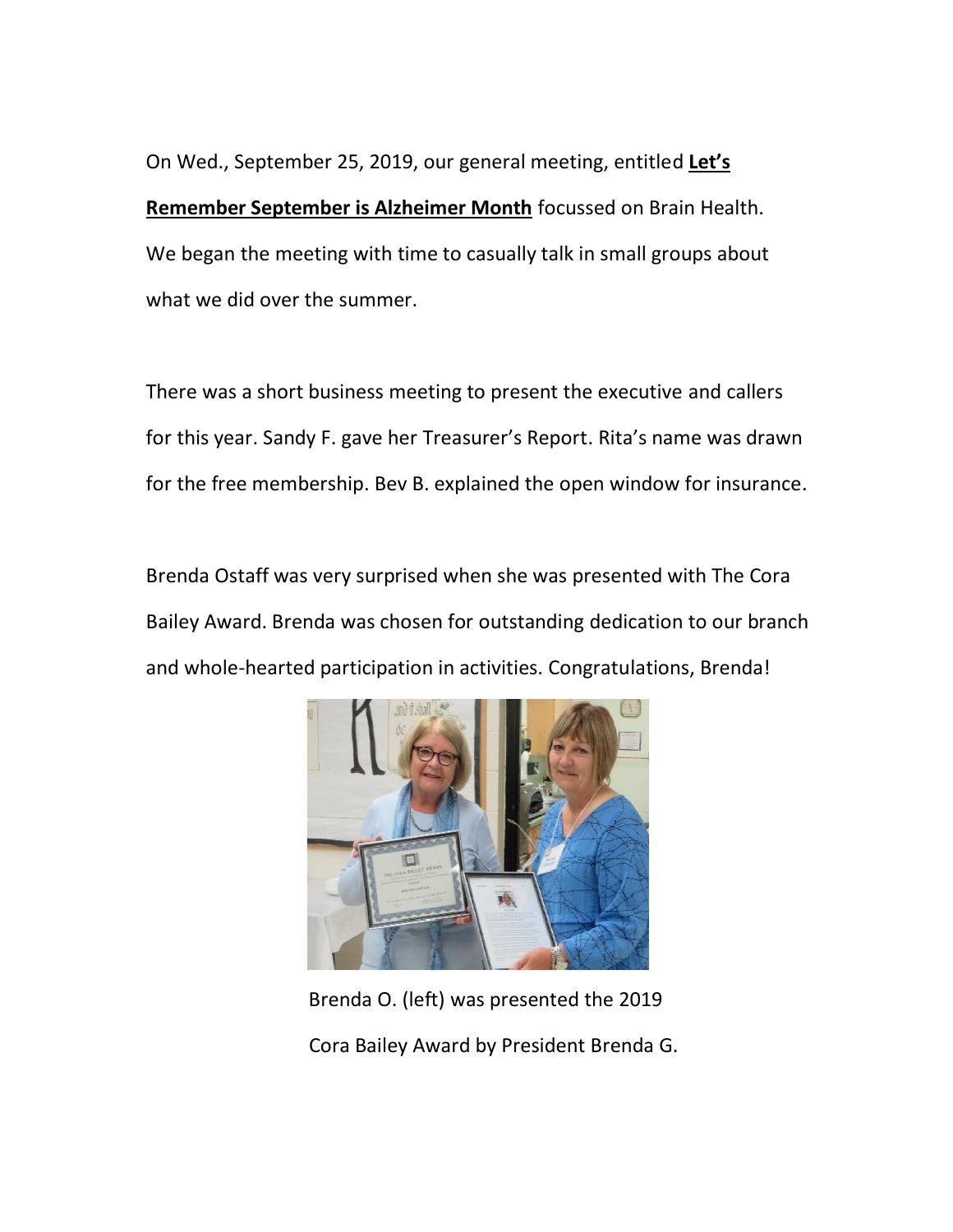After lunch, Janice Seppala, Education Coordinator for the Alzheimer Society of Sault Ste. Marie and Algoma, gave a very informative presentation entitled Healthy Brain.

Janice shared with us details of lifestyle changes that improve brain health including: physical activity, brain healthy foods, lifelong learning, participating in activities that challenge the brain as our brains love novelty, and social connections. She explained risk factors for Alzheimer's Disease, listed the differences between Dementia and Alzheimer's.

Many members made donations to the Alzheimer Society, so the total we collected was \$347. Receipts for donations of \$20 or more have been mailed.

Lucky members won the beautiful door prizes: two Forget-Me-Not suncatchers, a lovely deep blue silk scarf with Forget-Me-Nots on it and an Alzheimer calendar.



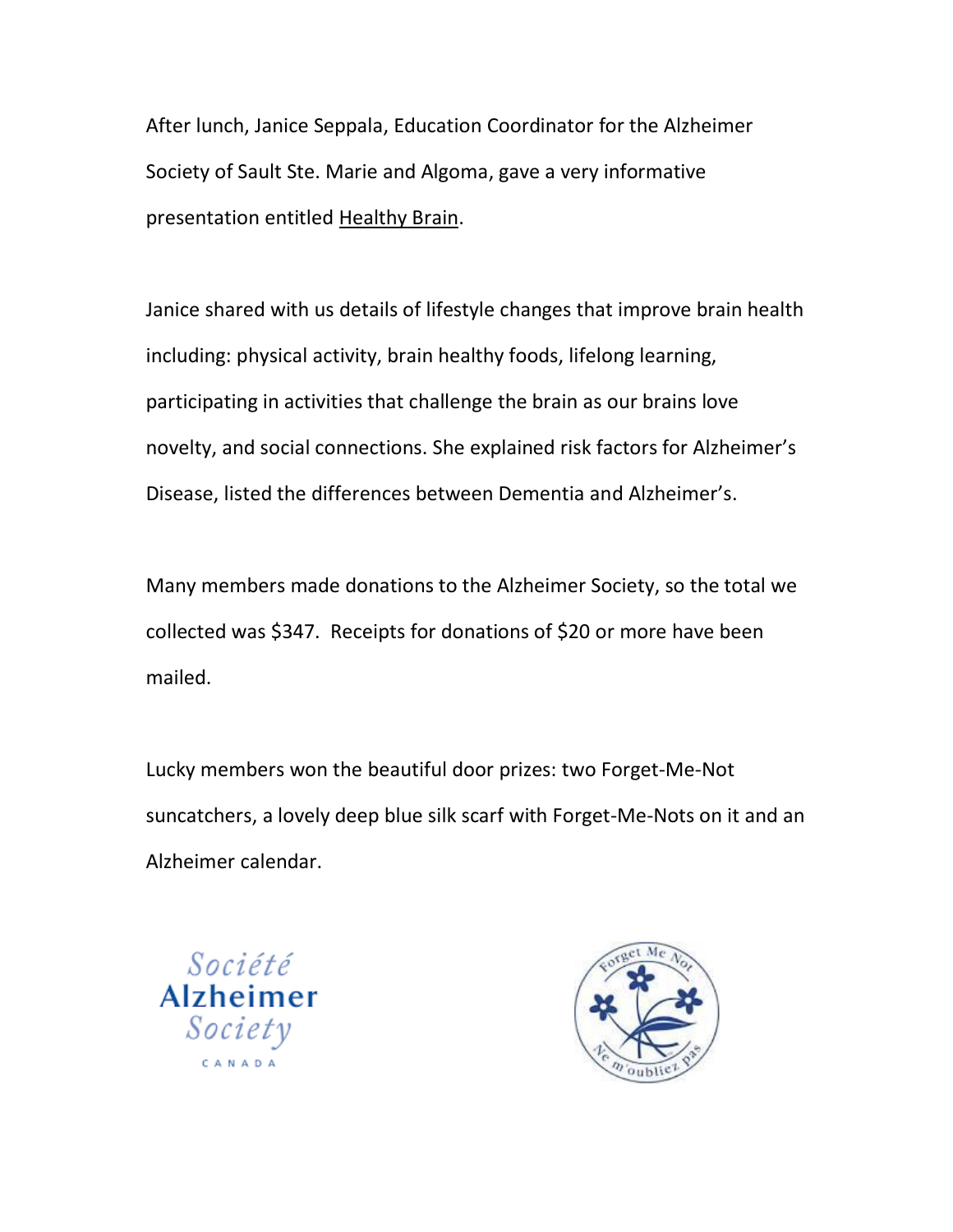

 Janice Seppela from the Alzheimer Society of S.S.M. and Area had an attentive audience with her informative presentation on The Healthy Brain and Alzheimer Disease.



Susan McLean, Coordinator of Volunteer Services with the Alzheimer Society informed us about programs, services,

helpful pamphlets and documents provided by the agency.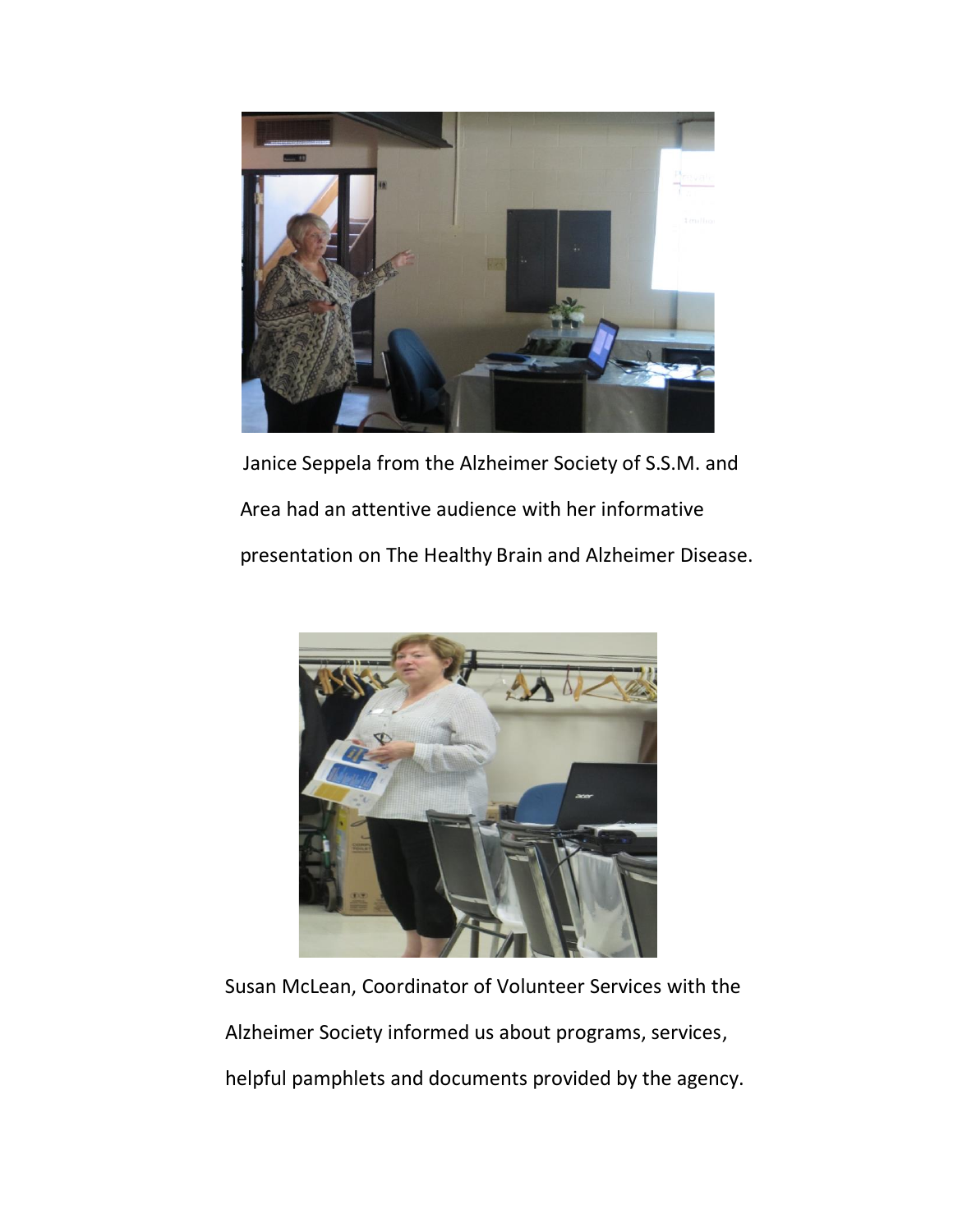Wed., October 23, 2019, our general meeting was entitled **Together We Welcome the Provincial President and the Provincial Assistant Insurance Convenor to our Joint Meeting.**

Karen Clark-Lauzon, Provincial President, and Karin Mussen, Assistant Insurance convenor arrived in the Sault on October 22<sup>nd</sup>. Brenda G. met the ladies at their hotel, and then Jenny K., Joyce R. and Brenda G. hosted the ladies for dinner at Jenny's house. We enjoyed a delicious meal and conversation, getting to know the two guests a little more. President Karen showed the qualities of a quiet, reserved, deep thinker, while Karin appeared to be a bubbly, entertaining social butterfly—both very intelligent, dedicated, compassionate ladies.



 From left around the table: Karin Mussen, Karen Clark-Lauzon, Joyce R., Brenda G. and Jenny K. enjoying a delicious meal at Jenny's house.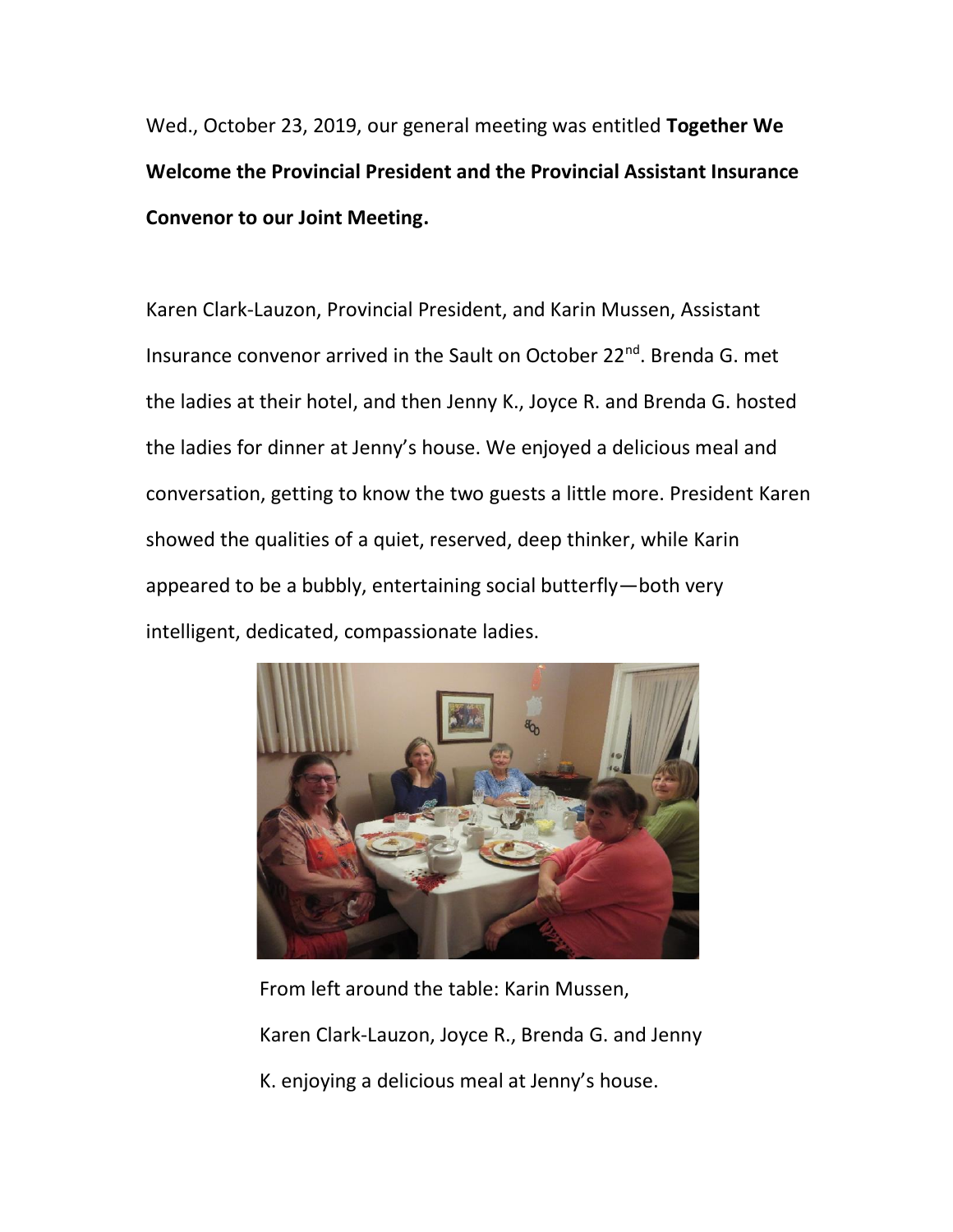Joyce R. our Area Director, chaired the joint general meeting on Oct. 23rd. She began the meeting with a Meet and Greet Mixer called "Have You Ever?". In groups of three we took a "Have You Ever?" suggestion paper, and each of us took our turn at answering the question. It was fun. Following addresses by each of the branch presidents, Brenda G. of the Sault, and Jean Campbell of Central Algoma, members of the Central Algoma branch welcomed provincial President Karen Clark, Lauzon in song and costume. Dressed in sombreros and serapes, the enthusiastic members sang a 6- verse song about Karen to the tune of Hokey-Pokey.







### WAY TO GO, LADIES!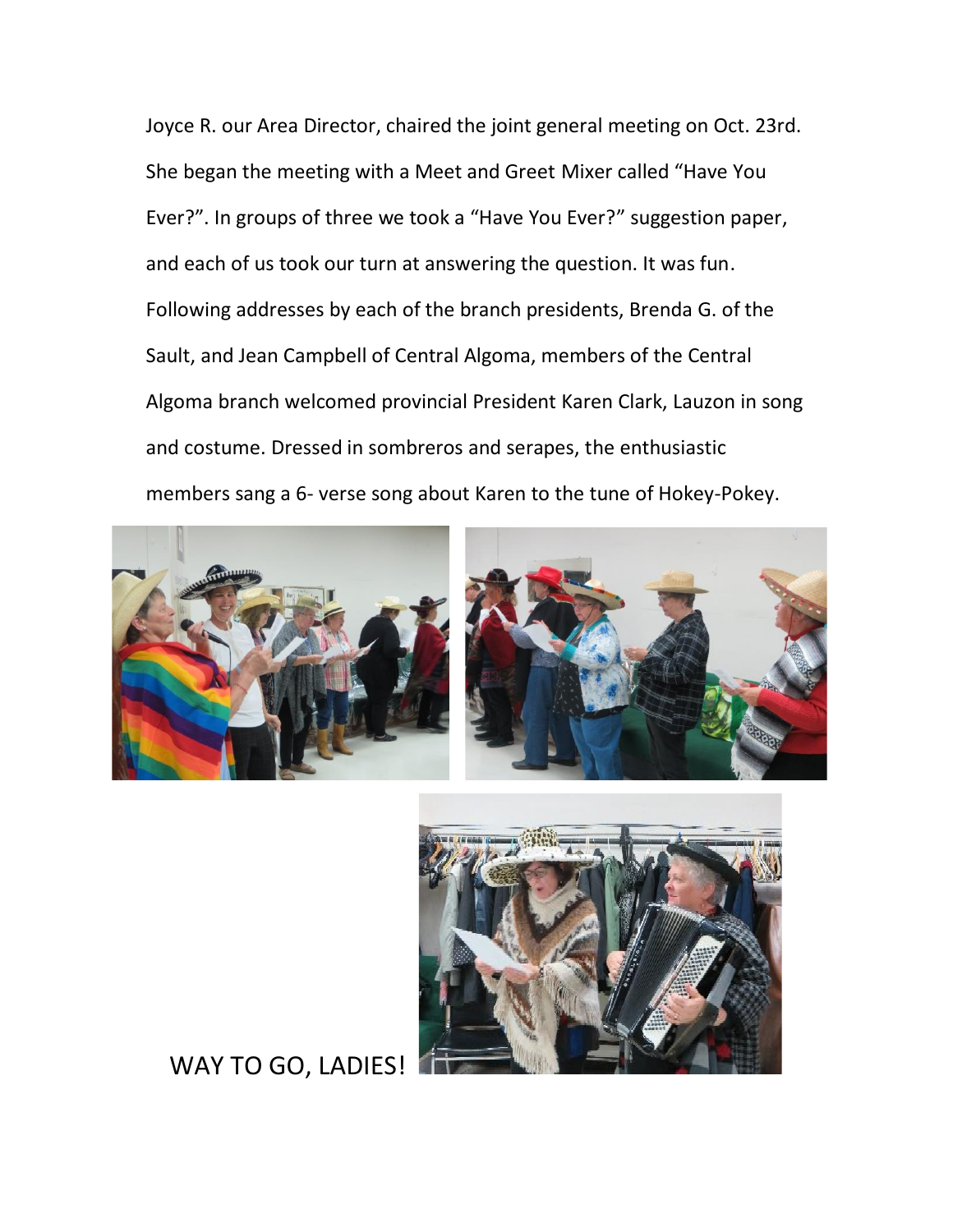We learned from the creative lyrics some information about Karen such as: she taught choirs and bands, tried some musical theatre, she loved her students' art, she helped to run a RWTO convention at Caesar's Casino in Windsor, and she currently plays piano at a hospital twice a month.



In Karen's speech she talked about how our volunteer work as retired teachers can affect people. For example, when playing the piano at the hospital, she played "Beautiful Dreamer" and then learned that an elderly couple listening had had that song at their wedding. They were very touched by her choice of music.

Karen gave us some examples of what we can do to try to recruit new members: Use Vistaprint, an online company to make our own branch business cards. Stand the RWTO postcards like a tent on tables where we meet, so that others see them and ask about our organization. Give out the new RWTO brochure and a copy of Connections to new retirees.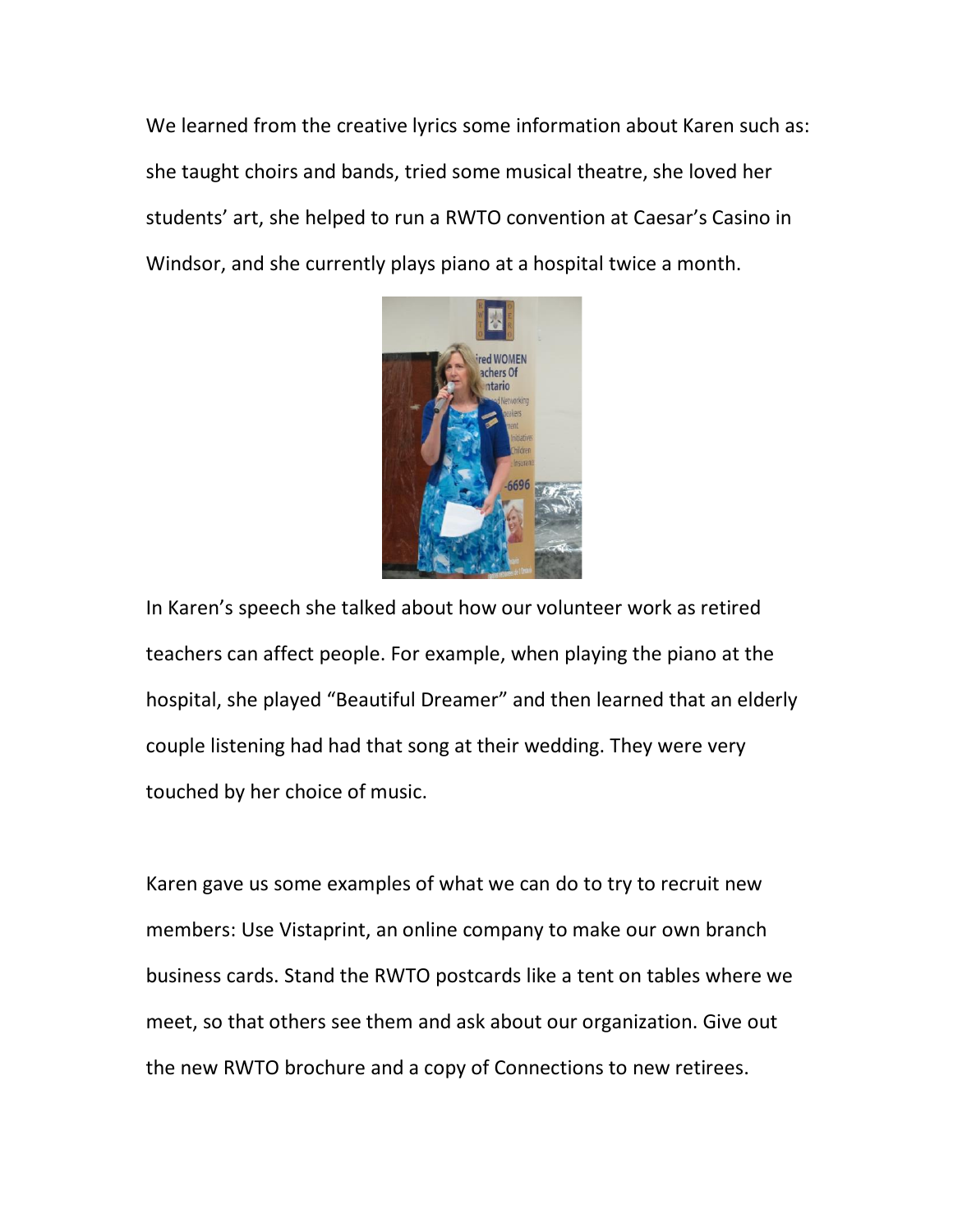Following our delicious luncheon catered by Sandra Punch, Karin Mussen, Assistant Insurance Convenor, made a presentation of the "Open Window Insurance Opportunity". She started off by stating "Mirror, mirror on the wall, there's a window opening this fall". She effectively used the fairy tale analogy throughout her speech to hold our interest in what can be a dry topic. She announced the Nov. 15 deadline for open enrolment, which later became a Dec. 15 deadline. She encouraged us to take advantage of the insurance which is supplemental, which offers benefits that our other plans do not have and which offers coordination of benefits. She ending with "Have an enchanting retirement!"



Before adjournment, Brenda G. and Brenda O. presented Karen and Karin with cards depicting the works of Group of Seven members who painted the Algoma District, and a Sleeping Children Around the World donation in each of their names.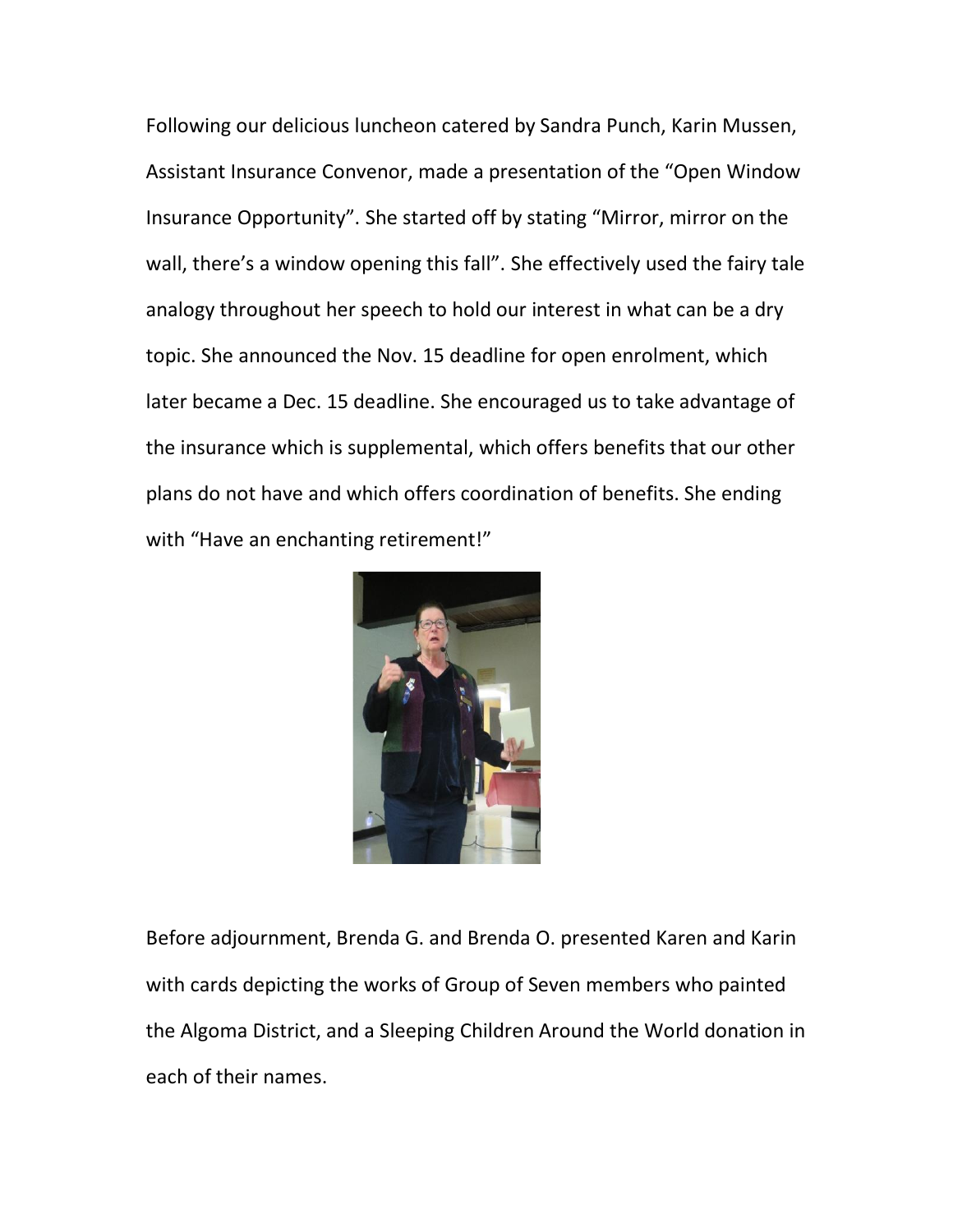Joyce Mertes attended the joint meeting as her last meeting in the Sault, because she moved to Southern Ontario on October 31, 2019 to be closer to her sons and their families. We honoured her with a Lifetime Membership.



Sandy F., behind Joyce M., gave a fond farewell to Joyce at the meeting.

Joyce was a longstanding member of the Sault Branch of RWTO having joined in 1988. Joyce was one step away from being Provincial President when her husband became ill, and Joyce made the decision to resign to take care of him. Her well-known rise to the top of our organization is recorded in the book Uncommon Women where it sates that "When the nominations for the 1999-2000 Executive were presented…Joyce Mertes was First Vice President…Joyce was obliged for health reasons to resign from her position of First Vice President on April 19, 2000 at the Executive meeting".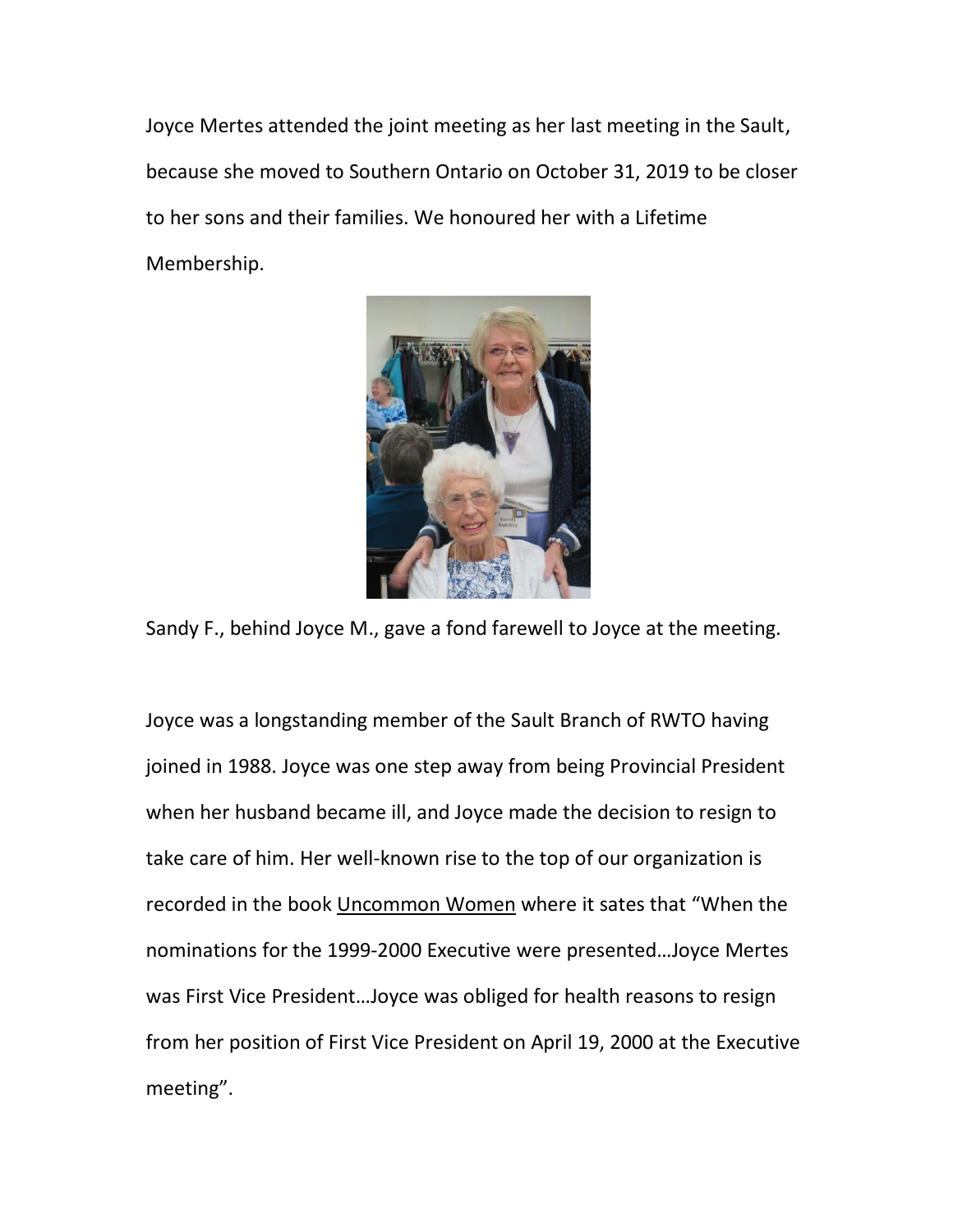Joyce, an avid and excellent Scrabble Player hosted the Scrabble Club in her apartment at Collegiate Heights for several years. She continued to play when the club got larger and we had to use the activity room.

We will miss Joyce, and we wish her health and happiness in her new retirement home. As Sandy F. says: "You (Joyce) will always be a part of us and with us".



A group of us honoured Joyce at a luncheon at North 82 on Sat., Oct. 26<sup>th</sup>.

Back row left to right: Barb W., Diane M., Josie V., Carol McF., Margo D.,

Marilyn C. and Bernice W.

Front row left to right: Gerry Y., Joyce M. and Brenda G.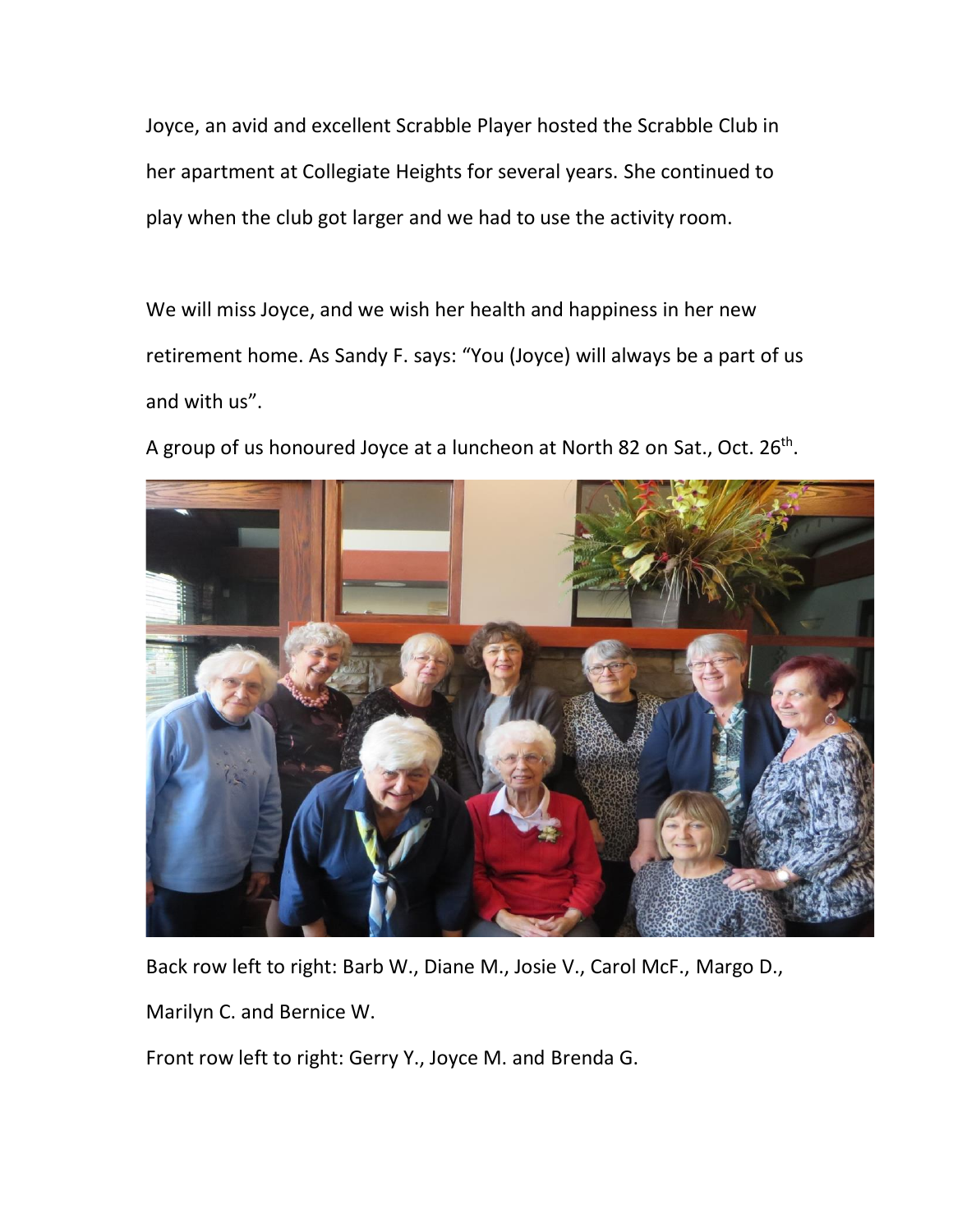#### **November 20, 2019—Caring Christmas Craft**

Originally planned for Wed., November 27, 2019, our Christmas activity, planned by Rita W. took place on Nov.  $20<sup>th</sup>$  from 1:30 to 3:00 p.m. The Davey Home called Rita and changed the date once and the time twice because of conflicts they had: first from Nov.27 in the morning to Nov. 20 in the morning, then again to Nov. 20 in the afternoon.

A group of thirteen of us had a good time meeting the residents and making crafts with them. We helped them make two simple Christmas decorations, chatted and sang Christmas Carols with them. It felt satisfying to see the residents enjoying the time we had together. Our branch made a \$50.00 donation to the Davey Home Activities Program for materials.



 Pat P. and Brenda O. assisted residents to make Christmas cards with pencil crayons and stickers.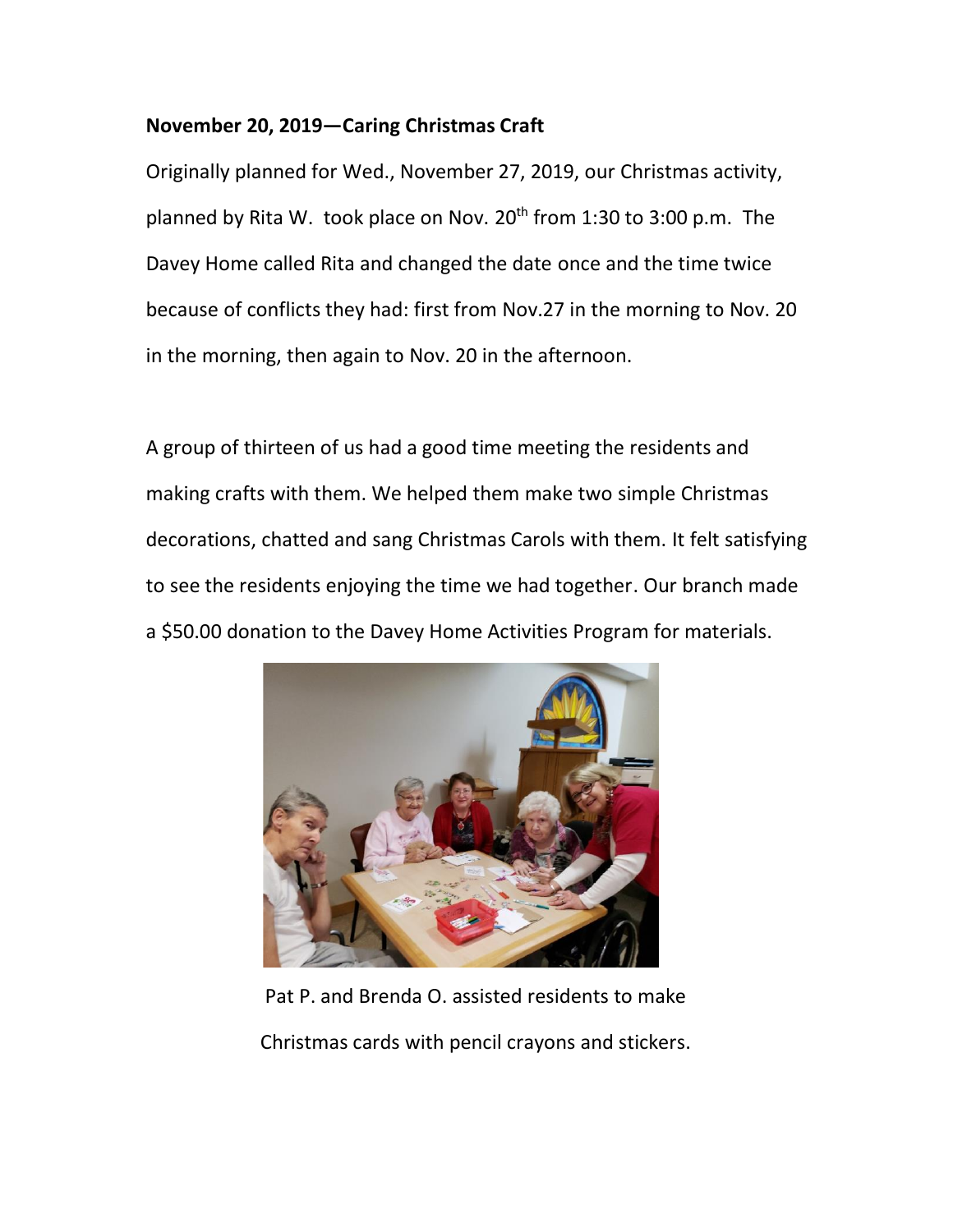We were not meeting at the church in November, so the executive members and the book club decided this year that they would fill boxes and cans with baking as part of our Goodwill initiative . Cookies, bars, etcetera were brought to Jenny K.'s house, and the book club members brought their desserts with them on Dec.  $16<sup>th</sup>$ . After the book club meeting on that day, the book club packed goodies and delivered the packages to eleven members we identified as not being able to regularly attend our general meetings.







Left to right: Rita W., Bernice W. and Left to right: Brenda G., Jenny K. and Carmen C. **Bernice W.** Bernice W.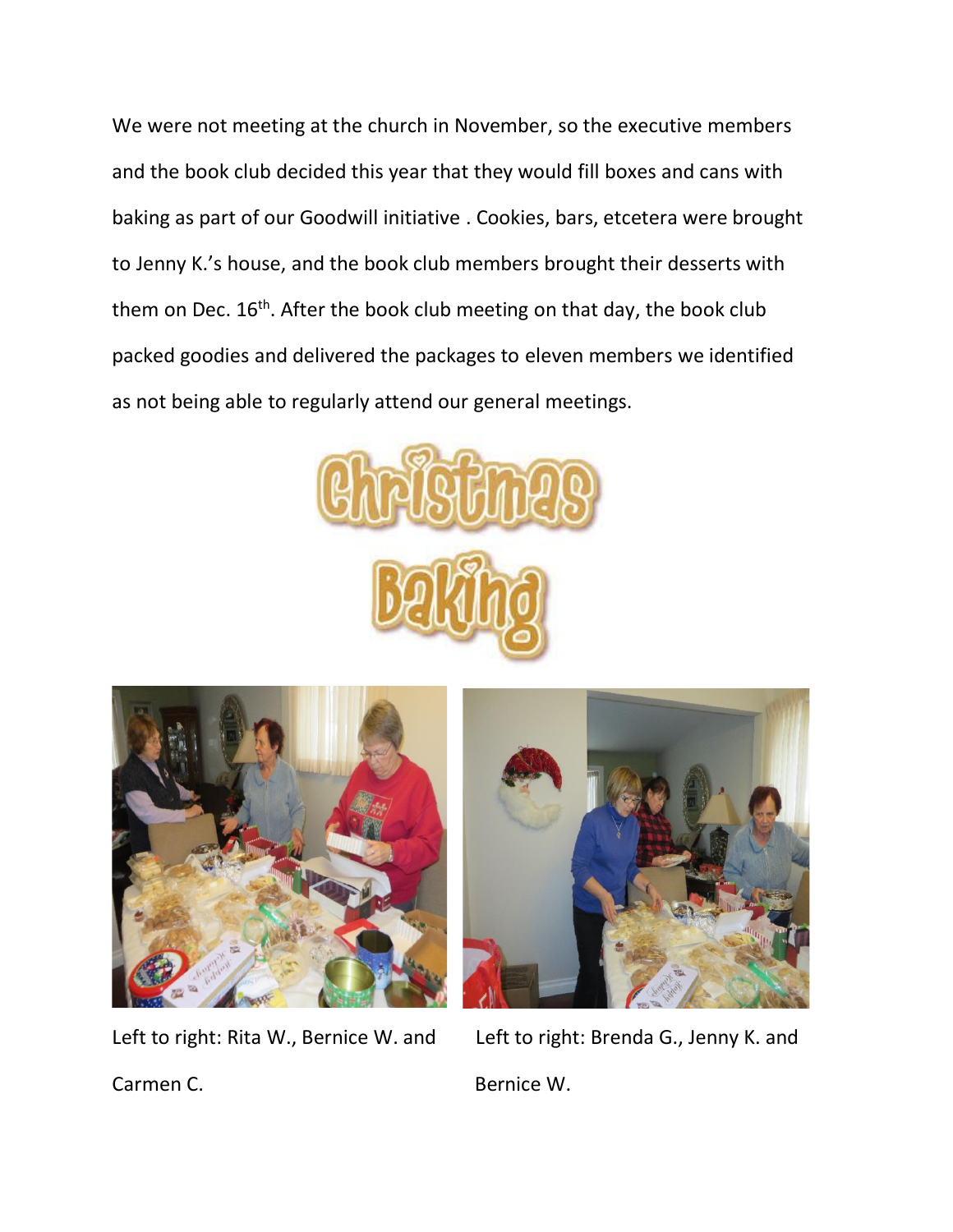# *Convention 2021 Update*

The Central Algoma, the Sault and the Sudbury Branches will host the 2021 convention in the Sault. Joyce R., our Area Director, will update us on planning at our February General Meeting.

# **Sault Branch Groups and Clubs**



The Breakfast Club meets every second Friday at 9:00 a.m. at Gino's Restaurant, 1076 Great Northern Road. Please join us for breakfast or just coffee and conversation.



The Scrabble Club meets every second Friday at 1:00 p.m. at the Centennial Library. Please email or call Carmen C. at [cacharsley@hotmail.com](mailto:cacharsley@hotmail.com) or 705- 759-1884 for more details.